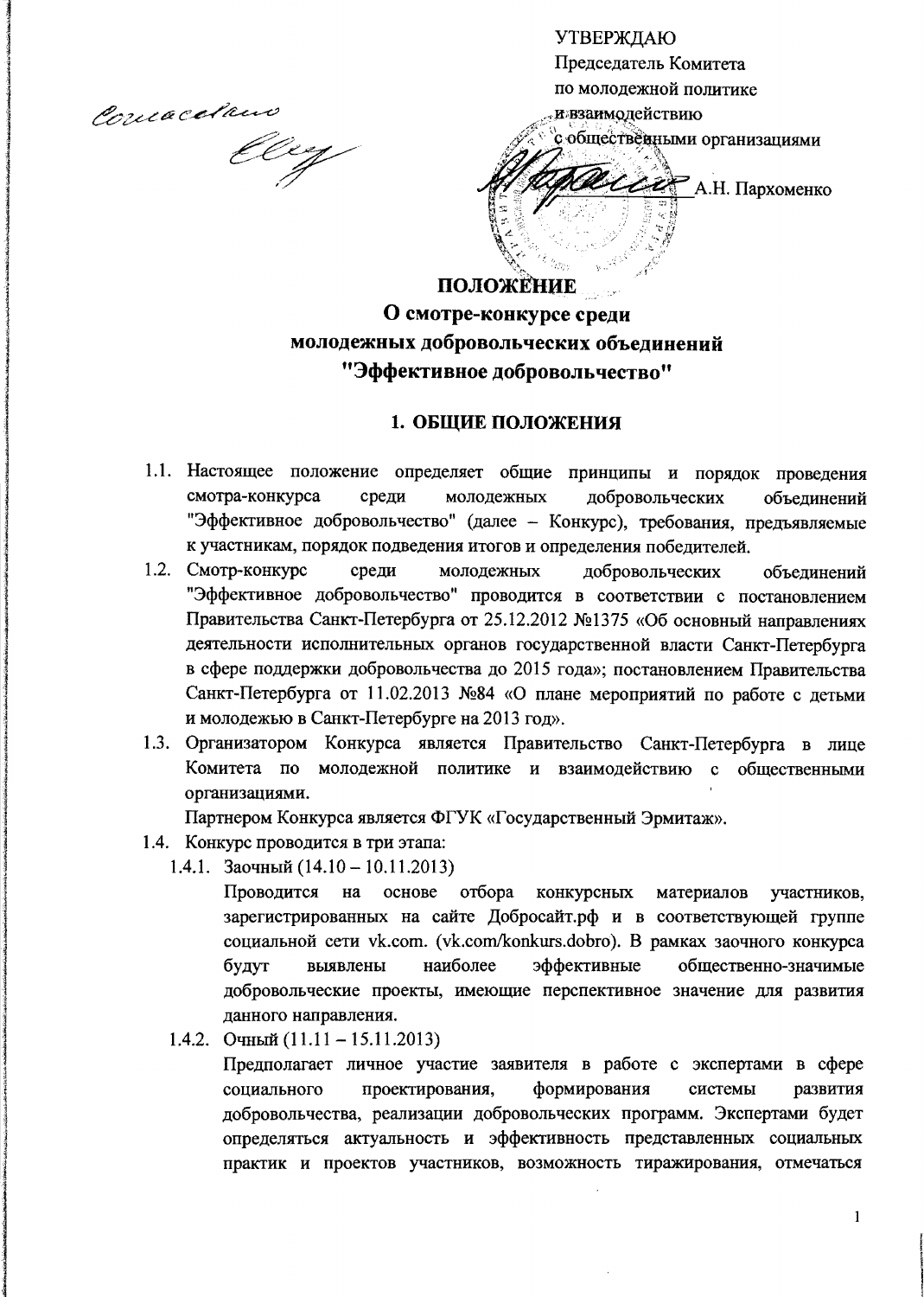личностные и профессиональные характеристики участников: готовность к сотрудничеству, инициативность и т.д.

- 1.4.3. Торжественная церемония награждения победителей Конкурса 23 ноября 2013 года.
- 1.5. По итогам очного этапа будут определены победители по номинациям Конкурса.
- 1.6. Место проведения церемонии награжления побелителей Конкурса: Санкт-Петербург, Дворцовая пл.,  $6 - 8$ . Государственный Д. Эрмитаж (атриум Главного штаба).

#### 2. ЦЕЛИ И ЗАДАЧИ КОНКУРСА

#### 2.1. Цель Конкурса:

Развитие системы мотивации молодежи к добровольческой деятельности;

Формирование позитивного общественного мнения о роли добровольчества и повышение престижа добровольческой деятельности в Санкт-Петербурге;

Формирование у общественности и бизнес-сообществом потребности участвовать в социальных добровольческих акциях и мероприятиях.

#### 2.2. Задачи Конкурса:

• Создать систему общественного признания добровольческой деятельности молодежи.

• Создавать информационные поводы. формирующие позитивный образ добровольчества в молодежной среде.

• Продемонстрировать различные формы  $\overline{\mathbf{H}}$ механизмы реализации добровольческих инициатив граждан, некоммерческих организаций, бизнессообщество.

• Создать условия для трансляции успешного опыта эффективных добровольческих моделей и технологий.

• Содействовать усилению конструктивного диалога между органами государственной власти, бизнес-сообществом и институтами гражданского общества по повышению добровольческой активности граждан и достижению общественно ориентированных целей.

• Позиционировать технологии молодежного добровольчества Санкт-Петербурга на российском уровне в интересах развития общественной дипломатии.

#### 3. ПРИОРИТЕТНЫЕ НАПРАВЛЕНИЯ КОНКУРСА

- 3.1. Социальная поддержка ветеранов Великой Отечественной Войны, людей с ограниченными возможностями здоровья, одиноких пожилых людей, других нуждающихся категорий населения Санкт-Петербурга.
- 3.2. Оказание помощи, социализация детей-сирот, детей, оставшихся без попечения детей с ограниченными возможностями; подростков, оказавшихся в родителей. трудной жизненной ситуации; оказание непосредственной помощи детским домам, интернатным и иным учреждениям, в которых проживают указанные категории детей и подростков.
- 3.3. Гражданско-патриотическое и духовно-нравственное воспитание, сохранение и популяризация отечественного исторического и культурного наследия; уход за воинскими захоронениями и иными объектами имеющими культурное и историческое значение.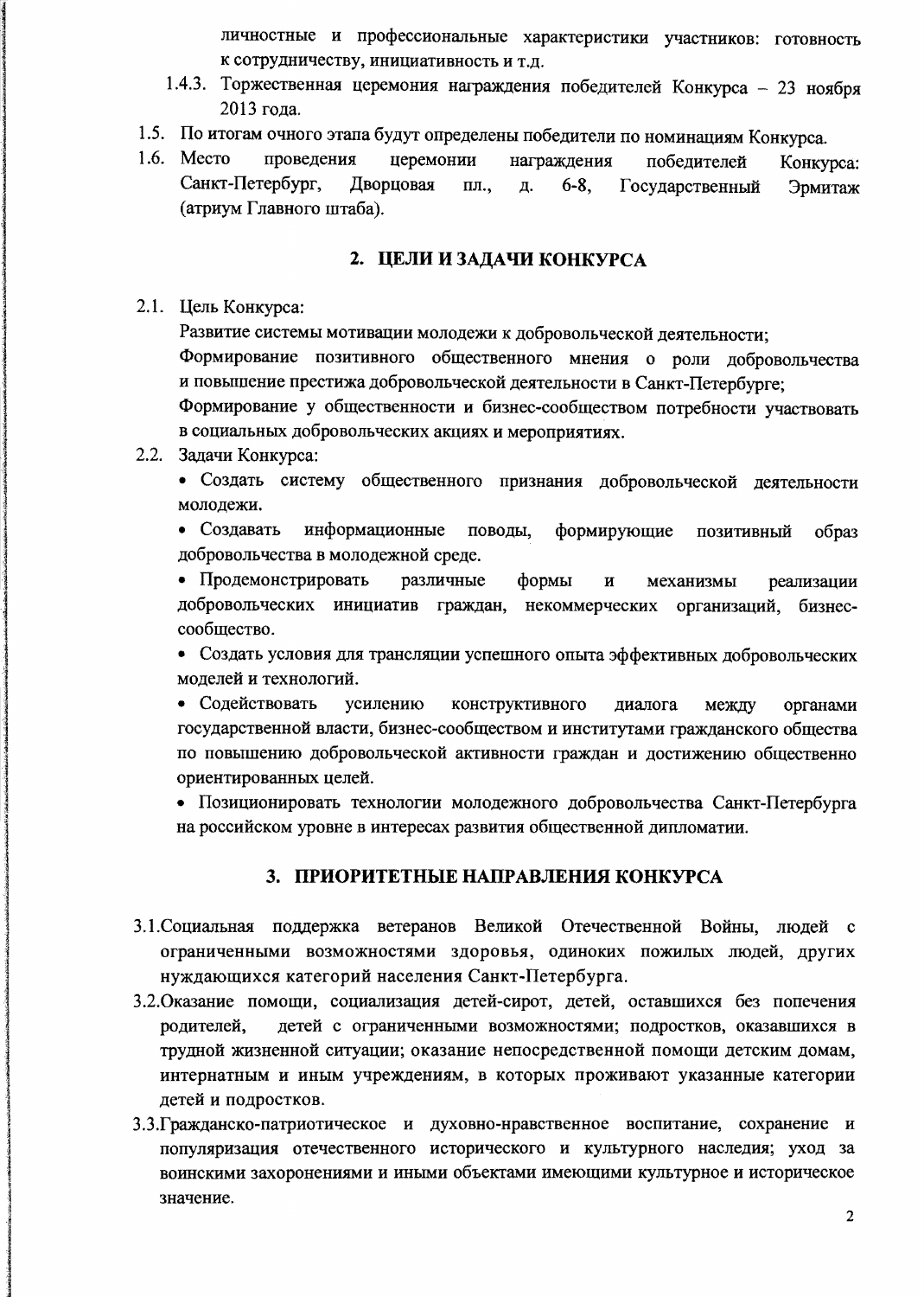- 3.4. Организация общественно полезного досуга подростков и молодежи Санкт-Петербурга.
- 3.5. Профилактика ВИЧ, СПИД, наркомании, алкоголизма в подростковой и молодежной среде, организация уличной социальной работы.
- 3.6. Популяризация здорового образа жизни. охрана здоровья населения Санкт-Петербурга;
- 3.7. Охрана окружающей среды: экологическое просвещение, содействие решению экологических проблем Санкт-Петербурга.
- 3.8. Донорство крови.
- 3.9. Защита прав и интересов граждан, правовая помощь социально незащищенным категориям населения.
- 3.10. Благоустройство дворов, скверов, парков, садов, школьных территорий города Санкт-Петербурга.
- 3.11. Содействие в решении проблем занятости и трудоустройства петербуржцев.
- 3.12. Развитие молодежного добровольчества в образовательных учреждениях. досуговых центрах, детских, молодежных общественных объединениях.
- 3.13. Разработка и реализация образовательных технологий, обучающих программ в области развития добровольчества.

#### 4. УЧАСТНИКИ КОНКУРСА.

4.1. В Конкурсе могут принять участие:

- 4.1.1. физические лица инициативные группы (группы граждан не менее чем из 3-х человек).
	- 4.1.1.3. группа должна иметь более чем годичный опыт реализации социально значимых проектов.
	- 4.1.1.4. деятельность группы должна осуществляться на территории Санкт-Петербурга.
	- 4.1.1.5. факт образования группы должен быть закреплен протоколом общего собрания членов группы, подписанным всеми членами группы.
	- 4.1.1.6. возраст не менее 70% участников инициативной группы не должен превышать 30 лет

4.1.2. юридические лица.

- 4.2. возраст заявителя не должен быть меньше 16 и выше 30 лет.
- 4.3. Регистрация участников Конкурса проводится на сайте Добросайт.рф в срок до 18.00 по московскому времени 11.11.2013.
- 4.4. Зарегистрированные заявки отбираются на основании следующих критериев:
	- Предоставление информации по всем пунктам заявки;
	- Актуальность, эффективность и социальная значимость добровольческой деятельности участника;

• Представление инновационных технологий добровольческой деятельности: содержательная концепция социально значимого проекта (добровольческой акции, добровольческих практик); разработанные механизмы, направленные на мотивацию к добровольческой деятельности широкой целевой аудитории, эффективное взаимодействие с властью, бизнесом, СМИ и т.д.

4.5. Результаты заочного этапа Конкурса размещаются на информационном ресурсе организатора не позднее 12.11.2013 г.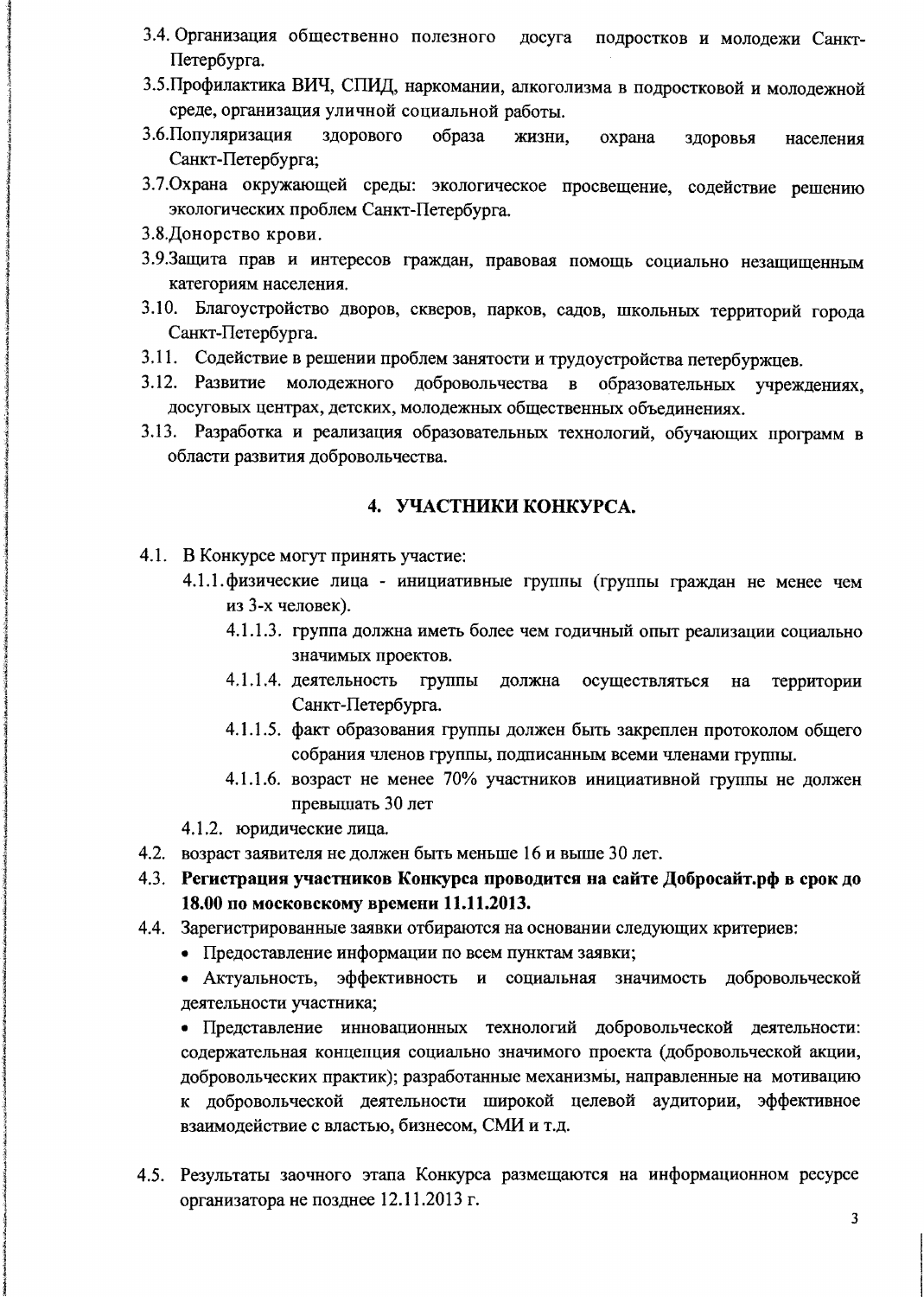#### 5. ОПРЕДЕЛЕНИЕ ПОБЕДИТЕЛЕЙ КОНКУРСА

- 5.1. Для отбора победителей Конкурса создается Экспертная комиссия, в которую входят российские  $\mathbf{H}$ международные эксперты  $\overline{\mathbf{B}}$ области добровольчества и благотворительности, представители некоммерческих организаций, добровольческих центров, социально ответственного бизнеса России, эксперты в области молодежной и социальной политики, деятели культуры, журналисты, блоггеры, представители исполнительных органов государственной власти.
- 5.2.В функции Экспертной комиссии входит оценка представленных участниками социальных практик и компетенций, работа с участниками в ходе мероприятий Конкурса, консультирование участников, отбор победителей Конкурса.
- 5.3. Награждение победителей Конкурса проходит по следующим номинациям:

Добровольчество  $\overline{\mathbf{B}}$ государственных  $\overline{\mathbf{H}}$ муниципальных социальных учреждениях.

Корпоративное добровольчество.

Помощь пожилым

Общественная деятельность

Помощь детям

Экологические проекты

#### Проведение городских мероприятий

Охрана общественного порядка и соблюдение правил дорожного движения 5.4.В каждой номинации Конкурса определяется один победитель.

- 5.5. Экспертная комиссия Конкурса может устанавливать специальные номинации
- «За вклад в развитие и поддержку добровольчества», определять победителей с вручением им памятных знаков и дипломов Конкурса.
- 5.6. Организаторы оставляют за собой право изменить или ввести дополнительные предварительно уведомив участников посредством номинации Конкурса, соответствующей группы социальной сети vk.com..

#### 6. ЗАКЛЮЧИТЕЛЬНЫЕ ПОЛОЖЕНИЯ

- 6.1. К участию в Конкурсе не допускаются:
	- политической 6.1.1. Политические партии  $\mathbf{H}$ обшественные объелинения направленности.
	- 6.1.2. Органы государственной власти РФ и субъектов РФ.
	- 6.1.3. Органы местного самоуправления.
- 6.2. Заявки, не отвечающие установленным требованиям и/или не содержащие всех необходимых приложений, не будут допущены к участию в Конкурсе.
- 6.3. От одной организации или инициативной группы принимается только не более двух на участие в Конкурсе в различных номинациях.
- 6.4. Работы, переданные для участия в Конкурсе на официальную электронную почту konkurs.dobro@gmail.com или направленные в адрес организатора Конкурса в печатном виде не рецензируются и не возвращаются.
- 6.5. Организатор находится по адресу: Санкт-Петербург, ул. Б. Морская, д. 31.
- 6.6. Вопросы и предложения принимаются по телефонам: 954 62 44 или по электронной novre konkurs.dobro@gmail.com

Приложение №1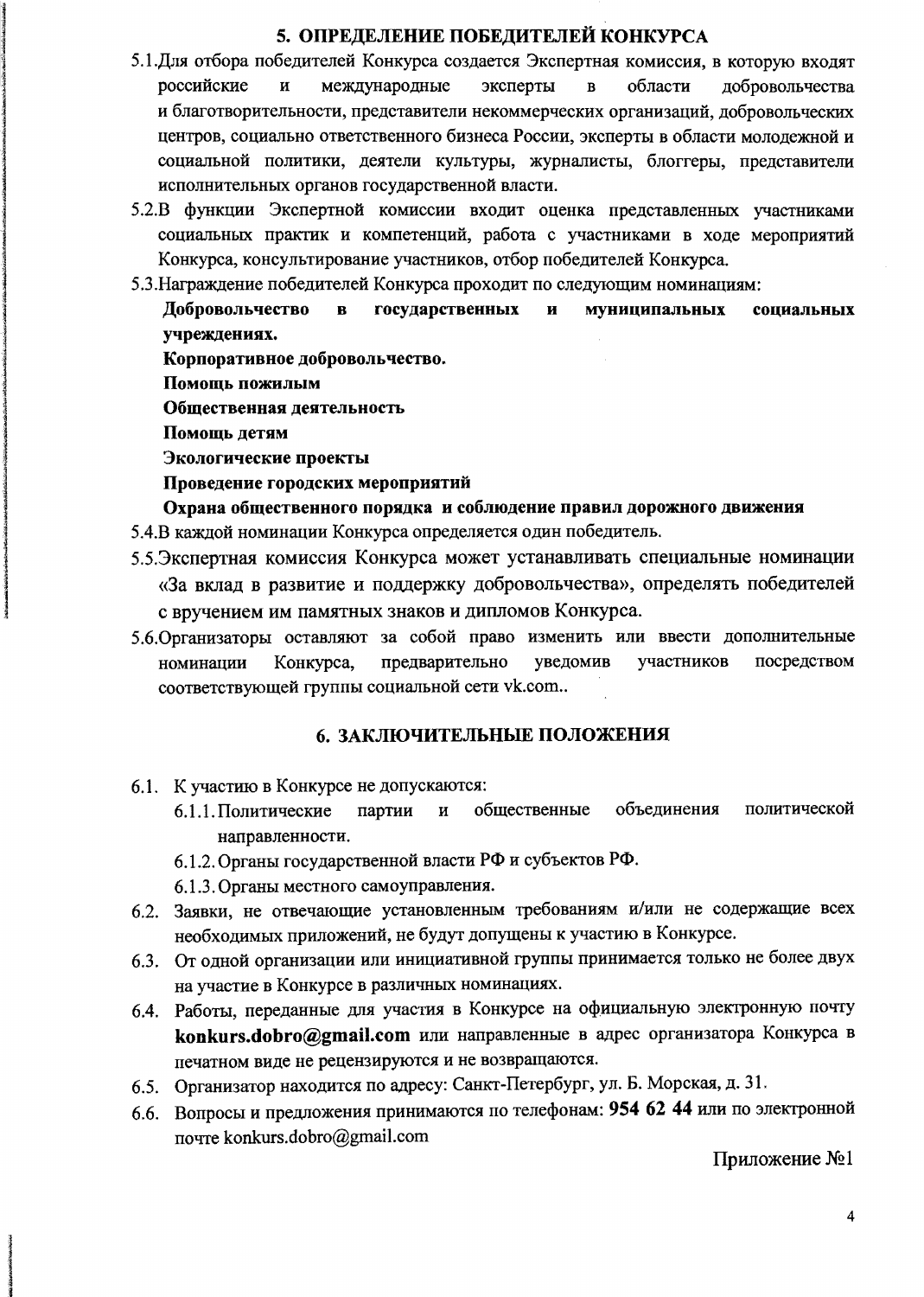### ЗАЯВКА

# на участие в Конкурсе (инициативная группа)

# ТИТУЛЬНЫЙ ЛИСТ

| 2. | Заявитель Ф.И.О, тел.:      |  |
|----|-----------------------------|--|
| 3. | Контактное лицо по          |  |
|    | заявке (ФИО, тел, факс,     |  |
|    | адрес электронной почты):   |  |
| 4. | КАНДИДАТ (полное            |  |
|    | наименование                |  |
|    | инициативной группы/физ.    |  |
|    | лица):                      |  |
| 6. | <b>НАЗВАНИЕ</b>             |  |
|    | <b>РЕАЛИЗОВАННОГО</b>       |  |
|    | КАНДИДАТОМ мероприятия,     |  |
|    | программы, акции, проекта,  |  |
|    | поступка представленного на |  |
|    | Конкурс.                    |  |
| 7. | ДАТА НАПРАВЛЕНИЯ            |  |
|    | ЗАЯВКИ В РАБОЧУЮ            |  |
|    | ГРУППУ КОНКУРСА             |  |

## **ОПИСАНИЕ**

представленного на Конкурс мероприятия, программы, акции, проекта, поступка

| 1. | <b>НАЗВАНИЕ</b><br><b>РЕАЛИЗОВАННОГО</b><br>КАНДИДАТОМ мероприятия,<br>программы, акции, проекта,<br>поступка (указывается в<br>соответствии с пунктом 6<br>титульного листа) |  |
|----|-------------------------------------------------------------------------------------------------------------------------------------------------------------------------------|--|
| 2. | ОСНОВНАЯ ЦЕЛЬ:                                                                                                                                                                |  |
| 3. | ЗАДАЧИ:                                                                                                                                                                       |  |
| 4. | <b>ТЕРРИТОРИЯ</b><br>РЕАЛИЗАЦИИ (город, округ,<br>район):                                                                                                                     |  |
| 5. | ОБЪЕКТЫ ПОМОЩИ:                                                                                                                                                               |  |
| 6. | РЕЗУЛЬТАТЫ:<br>(количественные, включая<br>количество вовлеченных<br>добровольцев, количество<br>благополучателей, получивших                                                 |  |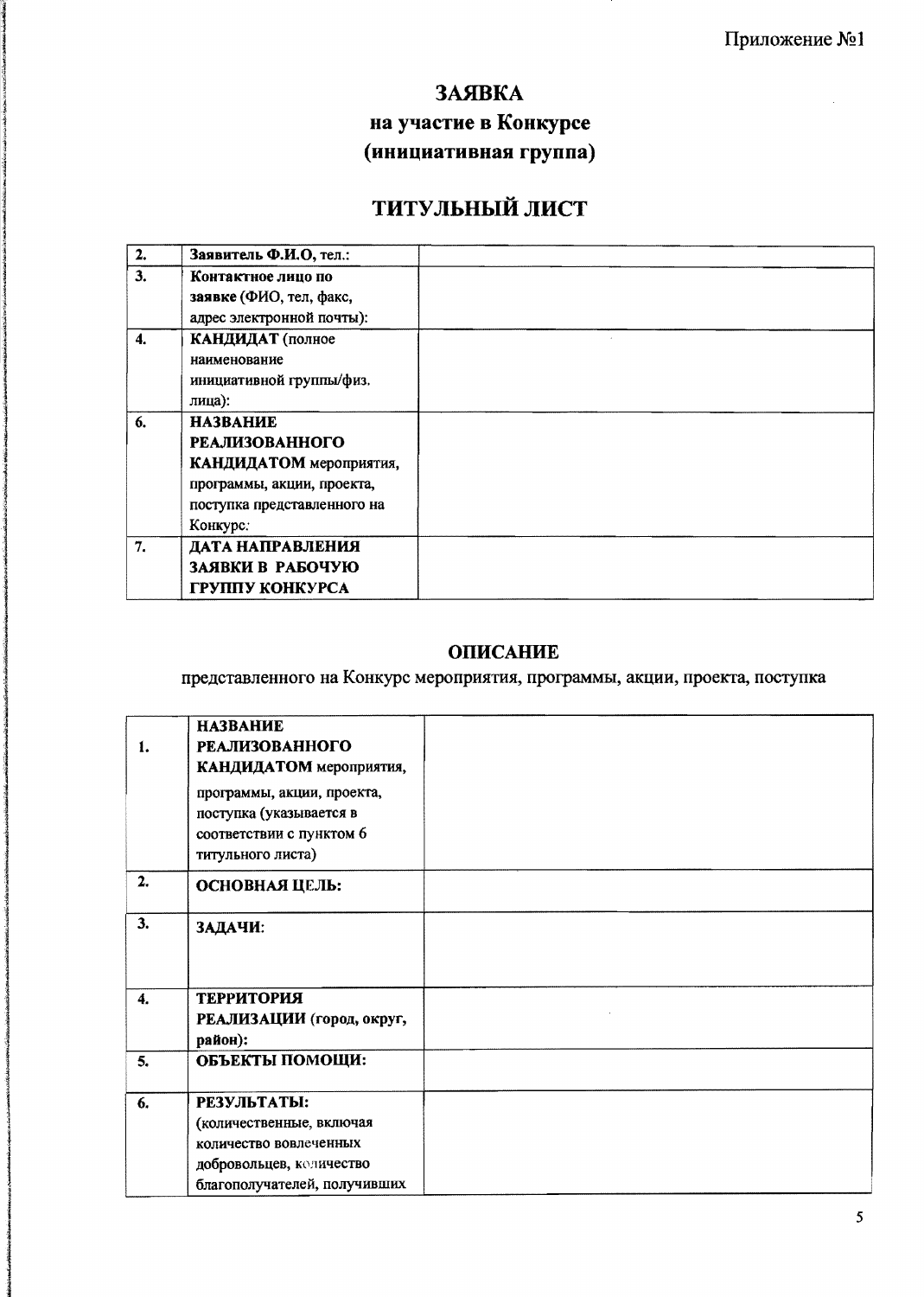|    | помощь, количество участников  |  |
|----|--------------------------------|--|
|    | мероприятия, др.),             |  |
|    | качественные (указать не более |  |
|    | трех основных результатов)     |  |
| 7. | КРАТКОЕ ОПИСАНИЕ               |  |
|    | ДЕЯТЕЛЬНОСТИ                   |  |
|    | <b>ОСУЩЕСТВЛЕННОЙ</b>          |  |
|    | КАНДИДАТОМ (не более 500       |  |
|    | слов без пробелов)             |  |
| 8. | ДОПОЛНИТЕЛЬНО                  |  |
|    | в отдельных файлах может быть  |  |
|    | представлена информация,       |  |
|    | подтверждающая достижения      |  |
|    | кандидата не превышающая 5     |  |
|    | печатных страниц (грамоты,     |  |
|    | дипломы, отзывы, вырезки из    |  |
|    | газет). В данном пункте нужно  |  |
|    | перечислить наименования       |  |
|    | документов.                    |  |

Заявка для участия в Конкурсе должна быть оформлена в соответствии с требованиями Положения о проведении городского Конкурса.

**Beach of the community of the Street** 

contribution interests the Contribution

Спасибо!

 $\hat{\mathcal{A}}$ 

Оргкомитет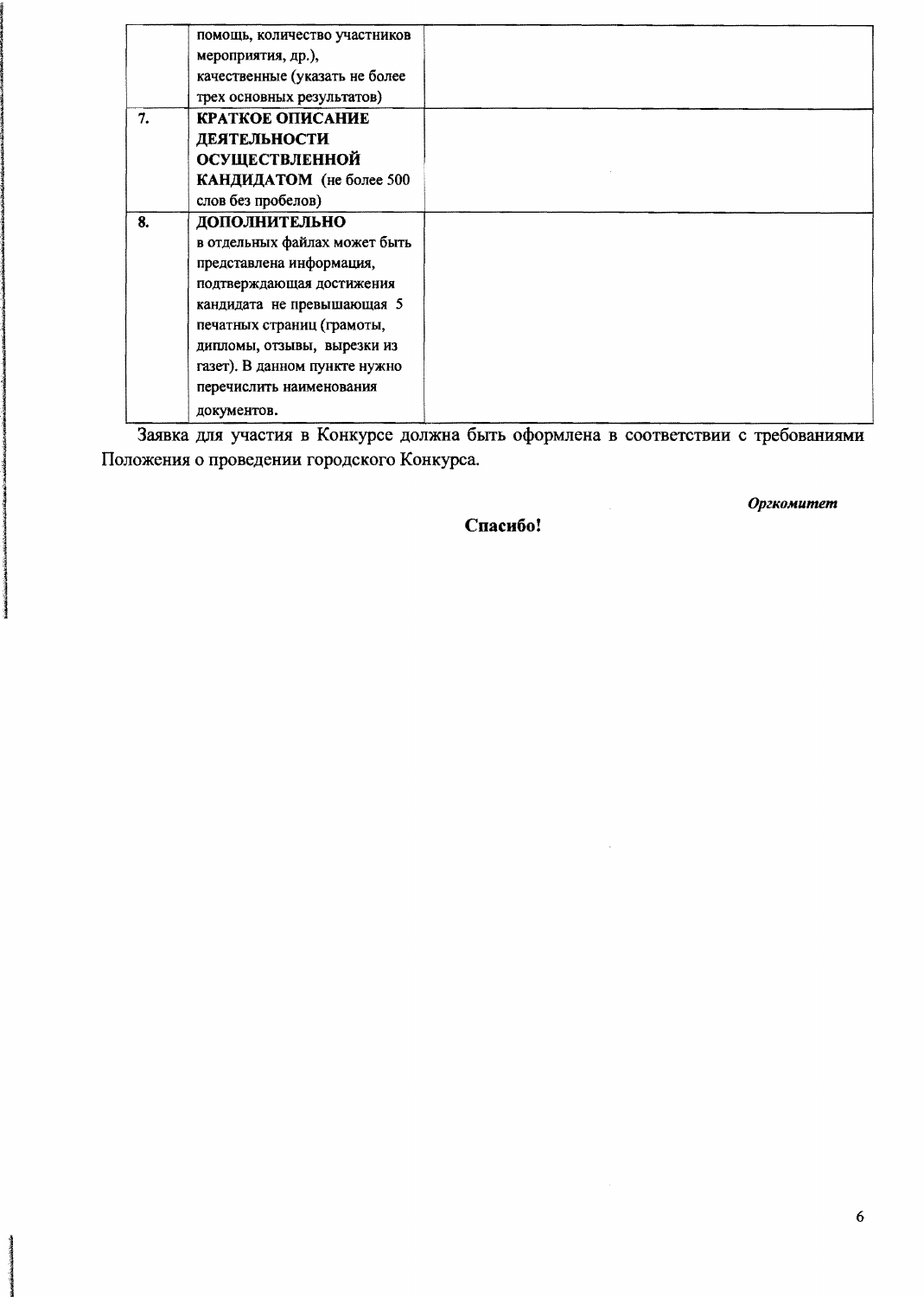### ЗАЯВКА

 $\ddot{r}$ 

## на участие в городском конкурсе (форма заявки для юридических лиц)

# ТИТУЛЬНЫЙ ЛИСТ

|                | ЗАЯВИТЕЛЬ (полное             |  |
|----------------|-------------------------------|--|
| $\mathbf{1}$ . | наименование организации с    |  |
|                | указанием организационно      |  |
|                | правовой формы или ФИО,       |  |
|                | должность лица, подавшего     |  |
|                | заявку):                      |  |
| 2.             | Ф.И.О, должность              |  |
|                | руководителя организации,     |  |
|                | тел, факс:                    |  |
| 3.             | Контактное лицо по            |  |
|                | заявке (ФИО, тел, факс,       |  |
|                | адрес электронной почты):     |  |
| $\ddot{4}$ .   | КАНДИДАТ (полное              |  |
|                | наименование организации с    |  |
|                | указанием организационно-     |  |
|                | правовой формы или            |  |
|                | инициативной группы):         |  |
| 5.             | <b>КОНТАКТНЫЕ ДАННЫЕ</b>      |  |
|                | КАНДИДАТА,                    |  |
|                | ВЫДВИГАЕМОГО НА               |  |
|                | KOHKYPC:                      |  |
|                | Адрес по которому можно       |  |
|                | связаться (с индексом),       |  |
|                | название района, округа г.    |  |
|                | Москвы, тел., факс, адрес эл. |  |
|                | почты, адрес сайта (если      |  |
|                | имеется):                     |  |
| 6.             | <b>НАЗВАНИЕ</b>               |  |
|                | <b>РЕАЛИЗОВАННОГО</b>         |  |
|                | КАНДИДАТОМ мероприятия,       |  |
|                | программы, акции, проекта,    |  |
|                | представленного на Конкурс.   |  |
| 7.             | ДАТА НАПРАВЛЕНИЯ              |  |
|                | ЗАЯВКИ В РАБОЧУЮ              |  |
|                | ГРУППУ КОНКУРСА               |  |

#### **ОПИСАНИЕ**

представленного на Конкурс мероприятия, программы, акции, проекта,

|    | <b>HA3BAHHE</b>               |  |
|----|-------------------------------|--|
| ı. | <b>РЕАЛИЗОВАННОГО</b>         |  |
|    | КАНДИДАТОМ мероприятия,       |  |
|    | программы, акции, проекта,    |  |
|    | (указывается в соответствии с |  |
|    |                               |  |

**SANG AGRAPHICAL SEASY**